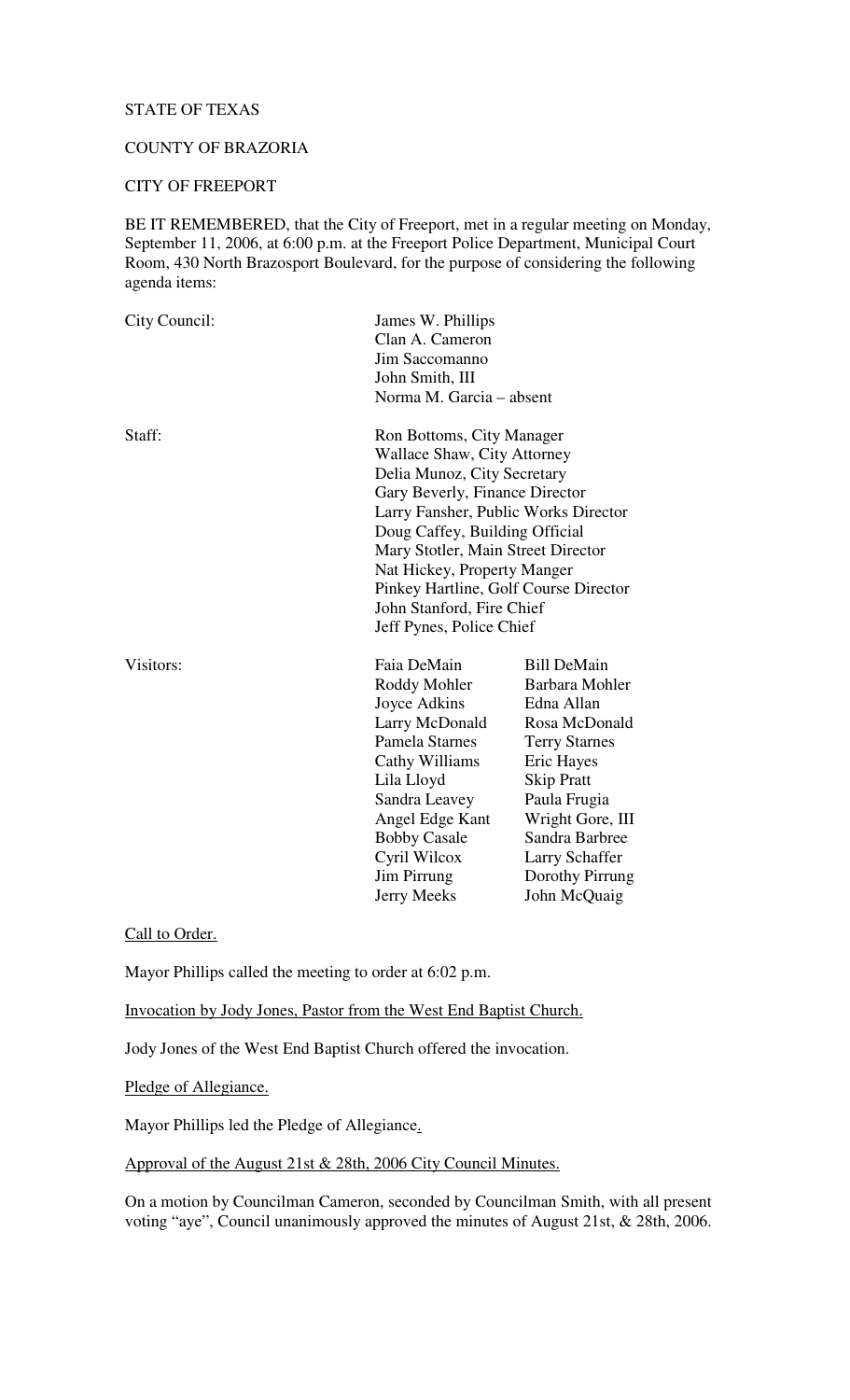#### Attending Citizens and Their Business.

Bobby Casale of Bridge Harbor complained that real estate people were passing out door hangers in the Bridge Harbor subdivision. He asked Council to address this issue and enforce the code. Mayor Phillips said it had been done.

Joaquin Damian of 915 West 7th Street, stated that he was a landlord and that he usually spend an average of \$ 15,000 remodeling a house. He complained about the code requirements.

Sandra Barbree of 1502 N. Ave. R. thanked all for a wonderful weekend at the Summertime Blues Festival event. . A great turn out for the Labor Day weekend.

Angel Edge said she recognized the new flags at Memorial Park. She said that the Summertime Blues Festival was a success and complimented Mary Stotler for fine job. She asked for a copy of the new marina contract. Mr. Bottoms answered her that no new agreement had been executed.

Skip Pratt of 1027 West  $8<sup>th</sup>$  Street agreed that the Summertime Blues Festival was very good and very well planned out, believes that the festival was larger than last year. He asked if a permit was required for a garage sale. He complained that too many garage sales around the neighborhood. He reminded Council of cars blocking the flow of traffic on 8th Street.

Juan Villalobos of 403 West 8th Street, reminded citizens to show their respect by removing their caps in the courtroom.

Abel Garcia thanked everyone in the City who helped with the Soccer Club. He has received many good comments from parents who have happy children. He said it was a blessing to have a City supporting the children.

**Public Hearing**: Consideration of the first public hearing to set a tax rate in excess of the effective tax rate for the 2006 tax year.

Mayor Phillips opened the public Hearing at 6:24 p.m.

Mr. Bottoms recommended keeping the current tax rate of .71/\$100 valuation, representing a total budget of \$14,438,147. This budget includes a ten year sewer replacement program, significant street rehabilitation, a new ambulance, three new police officers, one new jailer, tools for the employees that need replacing. The City received a CDBG grant that will be used for replacing streets, north of Jane Long Elementary School.

The City Secretary's office has a copy for examination of the proposed budget. Mr. Bottoms stated that upon approval, a copy of the budget will be at the Library.

Joyce Adkins asked where the EDC's funds were coming from. Mayor Phillips answered that it was from the  $\frac{1}{2}$  cent sales tax.

The  $2<sup>nd</sup>$  Public Hearing is scheduled for next Monday - September 18, 2006.

There being no further question or comments, Mayor Phillips closed the public hearing at 6:35 p.m.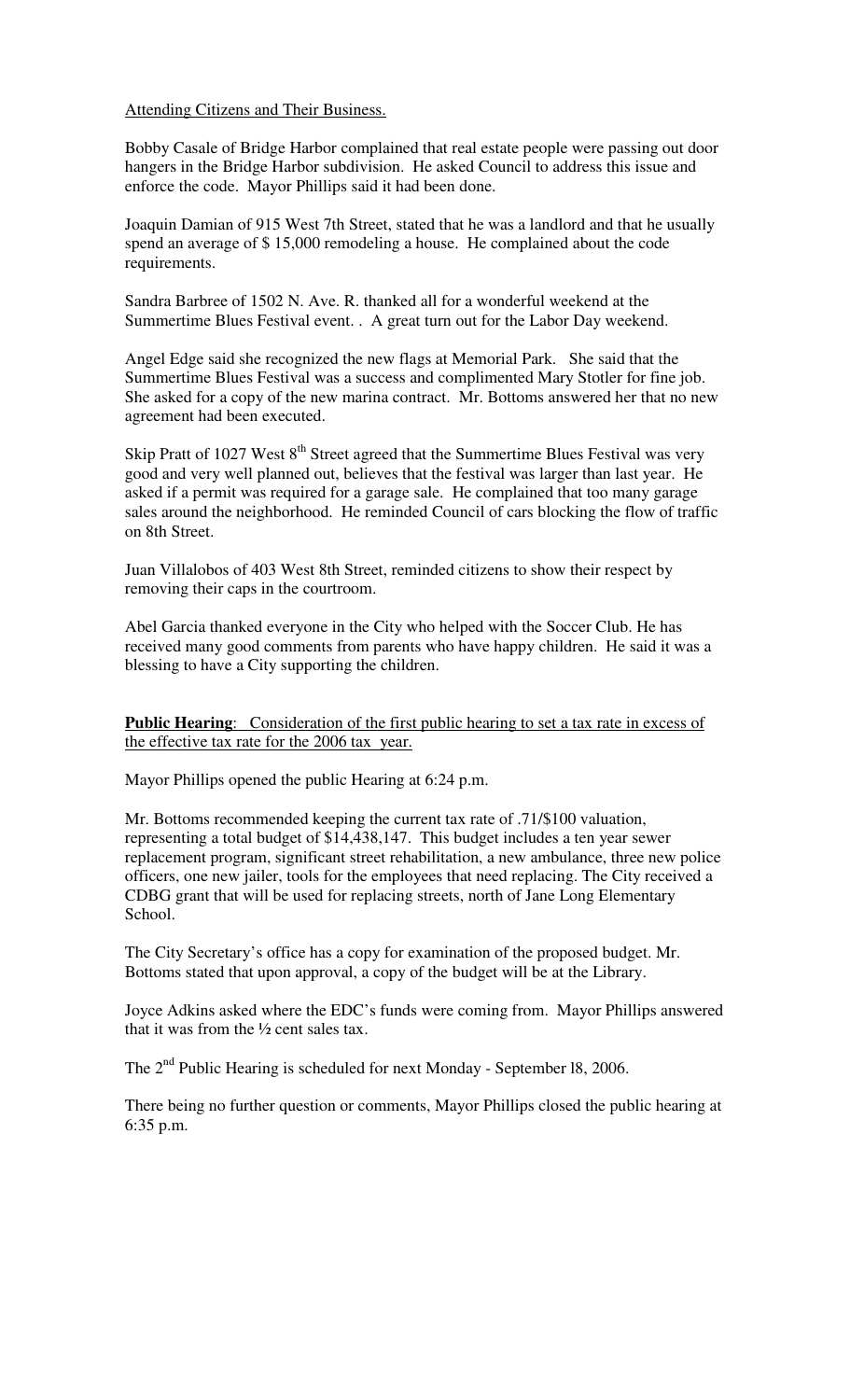Consideration of the approval of Ordinance No. 2006- 2134 naming the section of the street that provides access from Second Street to the Brazosport High School baseball and softball complex as "Exporter Drive".

On a motion by Councilman Cameron, seconded by Councilman Smith, with all present voting "aye", Council unanimously approved Ordinance No. 2006-2134 naming the section of the street that provides access from Second Street to the Brazosport High School baseball and softball complex as "Exporter Drive".

Consideration of the approval of Resolution No. 2006-2022 granting the Freeport Economic Development Corporation an interest free loan from the City to relocate Trico from its current location to a new location on the Old Brazos River.

Mr. Gore disagreed with public money being used to benefit a private business, when no one knows how much it's going to cost.

On a motion by Councilman Saccomanno, seconded by Councilman Smith, with all present voting 3 to l, Council approved Mr. Bottoms' recommendation to approve Resolution No. 2006-2022 granting the Freeport Economic Development Corporation an interest free loan of \$300,000 from the City to relocate Trico from its current location to a new location on the Old Brazos River. Councilman Cameron opposed.

Consideration of the approval of Resolution No. 2006-2023 consent to assignment or transfer of control of cable television franchise from Time Warner to Texas and Kansas City Cable Partners, L.P.

On a motion by Councilman Saccomanno, seconded by Councilman Smith, with all present voting "aye", Council unanimously approved Resolution No. 2006-2023 consent to assignment or transfer of control of cable television franchise from Time Warner to Comcast Corporation.

Consideration of the approval of the sale of the City's interest in trust property on Block 6, Lot 6, Southview Gardens Subdivision, known as 807 W. 10th Street.

On a motion by Councilman Cameron, seconded by Councilman Saccomanno, with all present voting "aye", Council unanimously approved the sale of the City's interest in trust property on Block 6, Lot 6, Southview Gardens Subdivision, known as 807 W. 10th, Street.

Consideration of the approval of sale of the City's interest in trust property on Block 797, Lots 3 & 4, Velasco Townsite, known as 1718-1720 North Ave. H.

On a motion by Councilman Cameron, seconded by Councilman Saccomanno, with all present voting "aye", Council unanimously approved the sale of the City's interest in trust property on Block 797, Lots 3 & 4, Velasco Townsite, known as 1718-1720 North Ave. H.

Consideration of the approval of sale of the City's interest in trust property on Block 26, Lots 11 & 12, Velasco Townsite, known as 524 South Ave. D.

On a motion by Councilman Cameron, seconded by Councilman Smith, with all present voting "aye", Council unanimously approved the sale of the City's interest in trust property on Block 26, Lots 11 & 12, Velasco Townsite, known as 524 South Ave. D.

Consideration of the approval of signing a replat of Lot l, a portion of Tract 190, BCIC 7, and a portion of tract 50, BCIC 10, as recorded 2005036910 Brazoria County Official Records, F.J. Calvit League, Abstract 51, approved by the Planning Commission on August 28, 2006.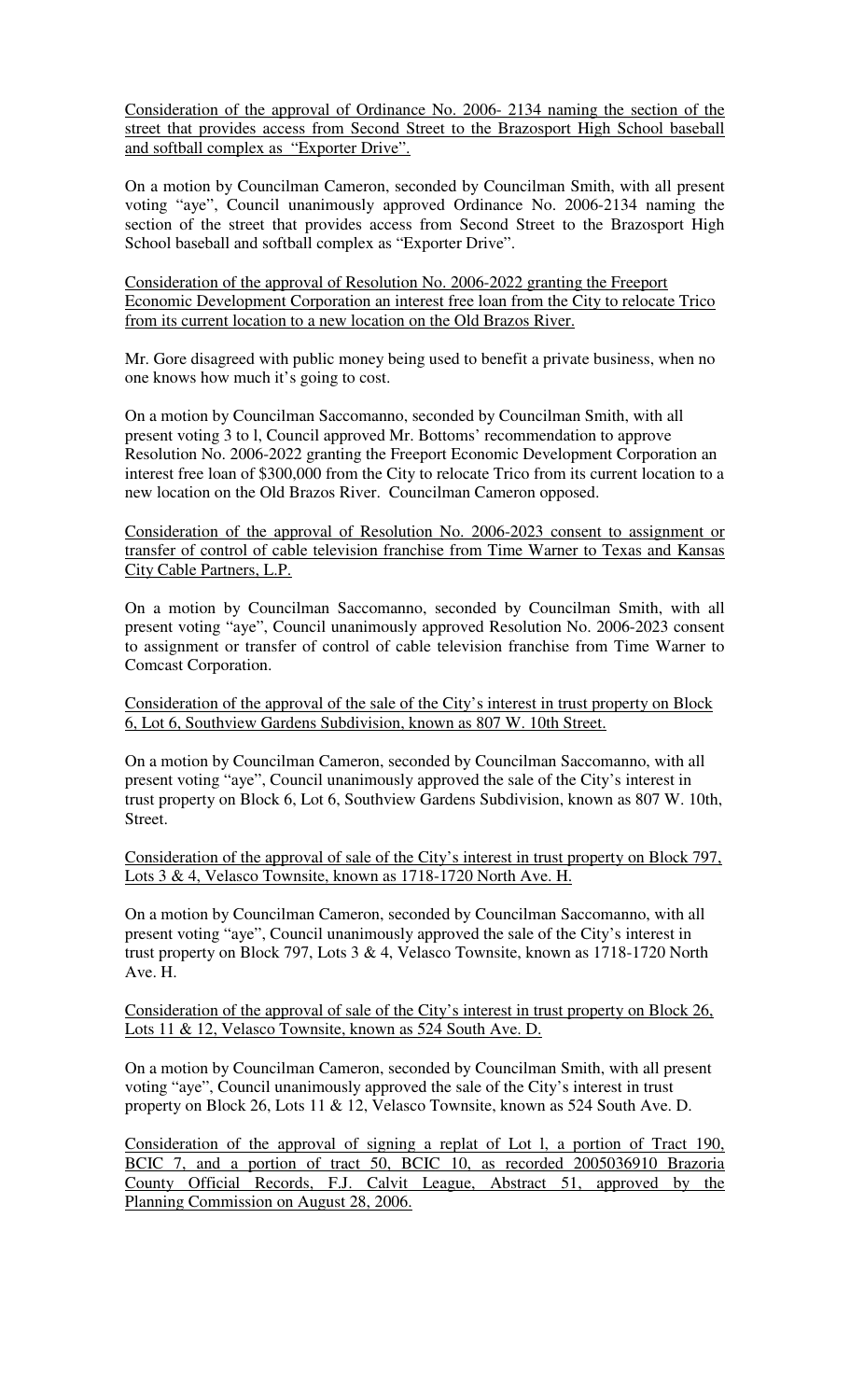On a motion by Councilman Cameron, seconded by Councilman Saccomanno, with all present voting "aye", Council unanimously approved signing a replat of Lot l, a portion of Tract 190, BCIC 7, and a portion of tract 50, BCIC 10, as recorded 2005036910 Brazoria County Official Records, F.J. Calvit League, Abstract 51, approved by the Planning Commission on August 28, 2006.

Consideration of the approval of calling a Joint Public Hearing with the Planning Commission to consider amending Section 155.999 of the Code of Ordinance to conform to Section 10.99 of said code; and changing the zoning classification of all of the land lying between the Mystery Harbor Subdivision and the Velasco Memorial Bridge and between the Old Brazos River and Mystery Harbor Lane and Front Street, from its present classification of R-2 to a new classification of W-1R.

On a motion by Councilman Smith, seconded by Councilman Saccomanno, with all present voting 3 to l, Council approved setting a joint public hearing date for October 2, 2006 at 6:00 p.m. to consider amending Section 155.999 of the Code of Ordinance to conform to Section 10.99 of said code; and changing the zoning classification of all of the land lying between the Mystery Harbor Subdivision and the Velasco Memorial Bridge and between the Old Brazos River and Mystery Harbor Lane and Front Street, from its present classification of R-2 to a new classification of W-1R. Councilman Cameron opposed.

# Consideration of the approval of setting a bid date for the deck and fountain project at River Place.

On a motion by Councilman Saccomanno, seconded by Councilman Smith, with all present voting 3 to l, Council approved Mr. Bottoms' recommendation to set a bid date for October 12, 2006 at 2:00 p.m. and awarding the bid on October l6, 2006, for the deck and fountain project at RiverPlace. Councilman Cameron opposed.

Consideration of the approval of an Interlocal Cooperation Agreement between Brazosport Independent School District and the City of Freeport, Police Department to provide an additional school resource officers.

On a motion by Councilman Cameron, seconded by Councilman Saccomanno, with all present voting "aye", Council approved Chief Pynes recommendation of an Interlocal Cooperation Agreement between Brazosport Independent School District and the City of Freeport, Police Department is to provide an additional school resource officer.

### Elected Official Report

Councilman Smith thought the Summertime Blues Festival was fantastic. Out of towners are noticing the city's changes and receiving very good comments.

Mayor Phillips attended the Brazoria County Alliance meeting. A call center will bring about 800 jobs to the City of Alvin; wages will run up to \$10.00 an hour. The Brazoria County Cities Association will be hosted by the City of Quintana on September 20, 2006. The animal shelter has not filled the position for executive director. The Summertime Blues fireworks were super. Some weekend visitors camped out at Bryan Beach, many thought it was the best kept beach in the State of Texas.

### **Work Session**

### Administration Report

Larry Fansher preparing the park for Fiesta Patrias this Saturday-September l6, 2006, hosted by the Brazosport LULAC # 4655. The city crews and county are overlaying three miles of street. This project is wrapping up.

Chief Pynes working with B.I.S.D on an agreement, adding a new school resource officer. Continuing to recruit for two vacancies.